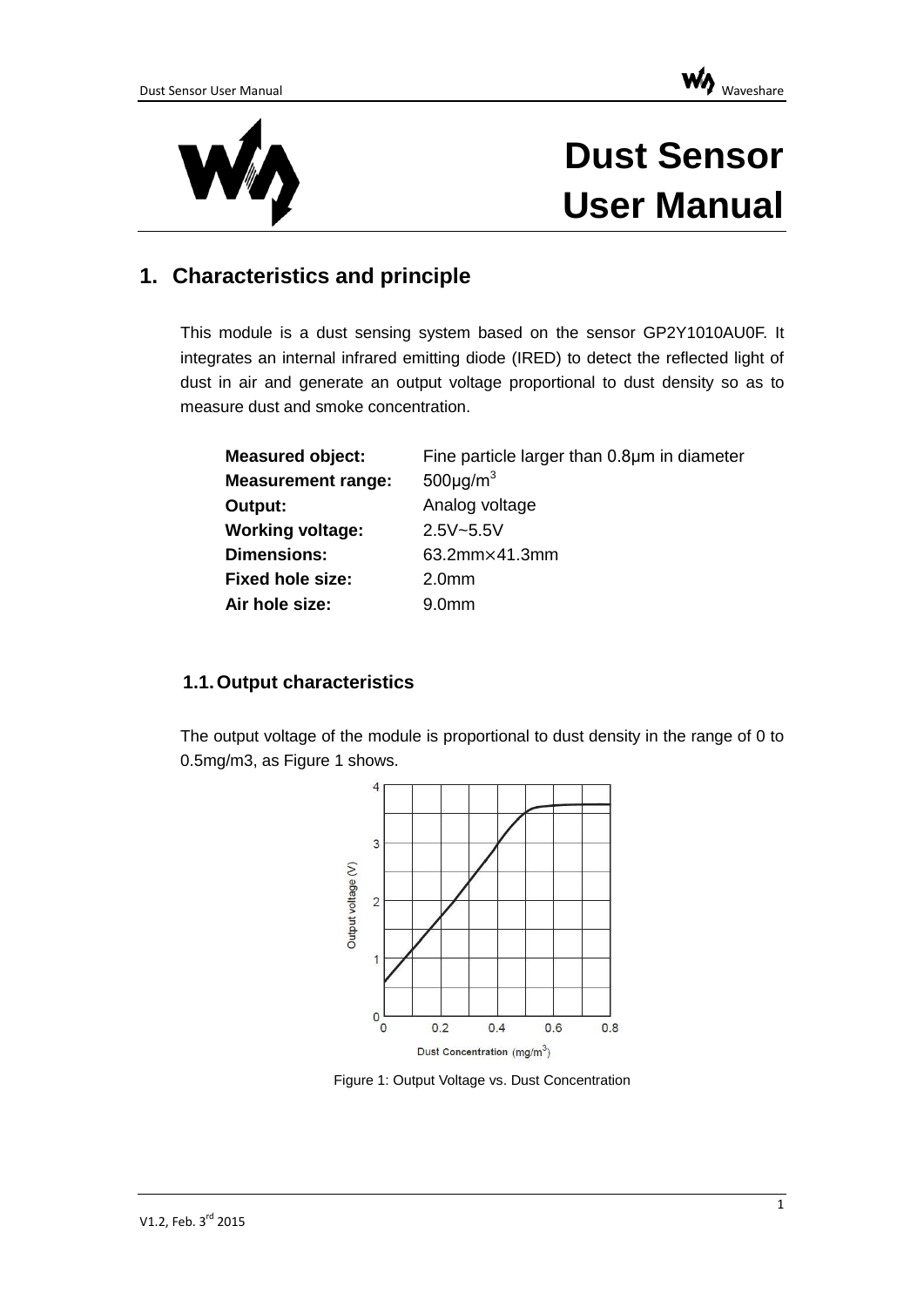## **1.2.Control principle**

1) Enable the internal infrared emitting diode by setting the pin  $I_{LED}$  to HIGH. The drive pulse produced by an external controller is a square wave with the pulse width of Pw=0.32ms and the pulse cycle of T=10ms as [Figure 2](#page-1-0) shows.



Figure 2: Pulse-driven wave

<span id="page-1-0"></span>2) Wait 0.28ms, then the external controller starts to sample the voltage from the pin  $A<sub>OUT</sub>$  of the module. Notes that the output wave will take 0.28ms to reach steady state after the internal infrared emitting diode is enabled, as [Figure 3](#page-1-1) shows.



Figure 3: Sampling timing of output pulse

- <span id="page-1-1"></span>3) There is a period of 0.04ms for sampling. When finished, set the pin  $I_{LED}$  to LOW to disable the internal infrared emitting diode.
- 4) Calculate the dust concentration according to the relationship between output voltage and dust concentration. For more detailed information, please refer to the relative Demos.

#### **1.3.Applications**

It is applied to detect of dust in the air, such as the applications of Air Purifier, Air Monitor and PM2.5 Detector.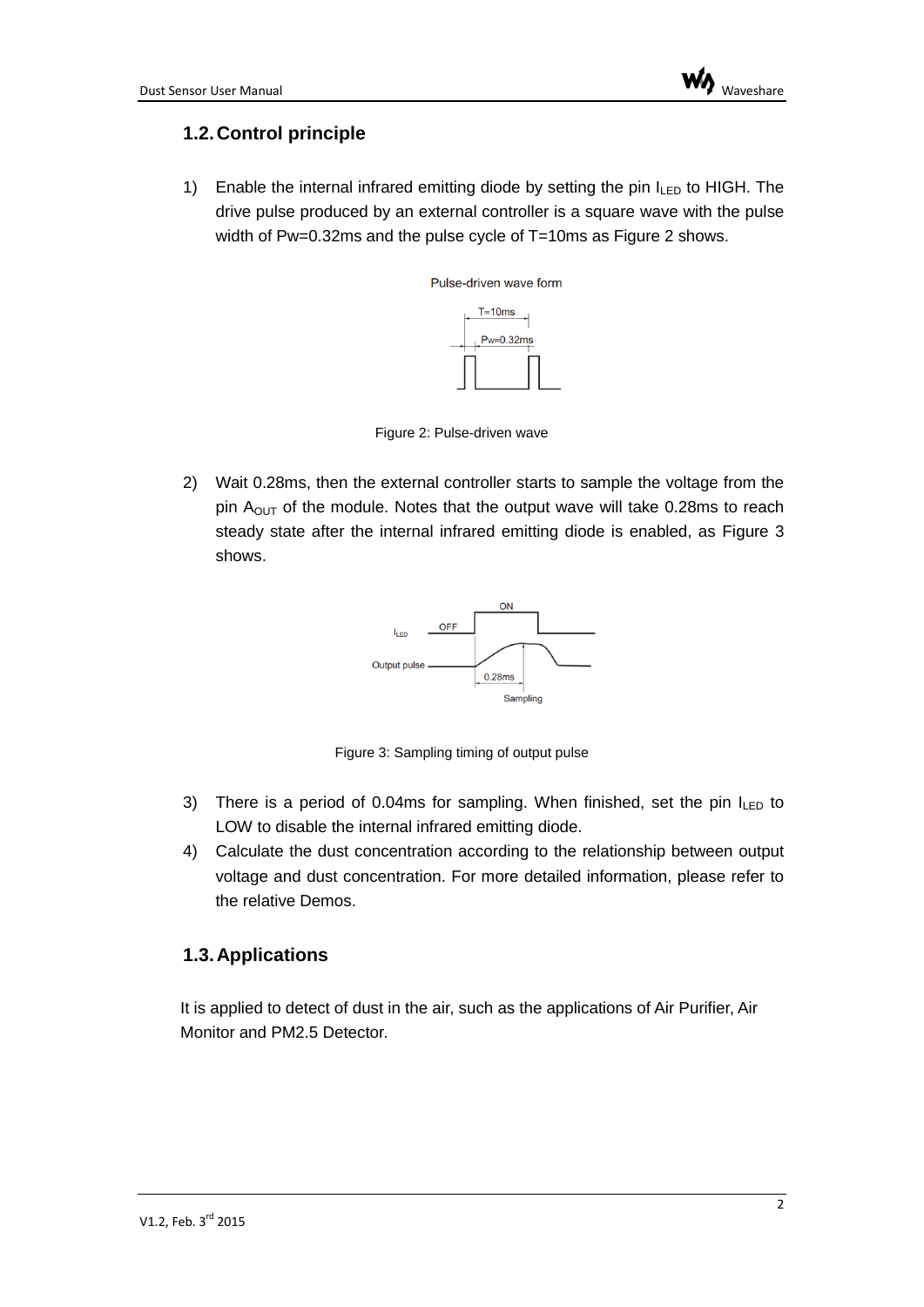# **2. How to use**

#### **2.1.Pin descriptions**

| Pin No. | Symbol        | Description                 |
|---------|---------------|-----------------------------|
|         | $\rm V_{CC}$  | Supply voltage (2.5V-5.5V)  |
|         | GND           | Ground                      |
| 3       | $A_{\rm OUT}$ | Analog voltage output       |
|         | lı FD         | <b>LED</b> terminal current |

Table 1: Pin descriptions

#### **2.2.How to use with development board**

In this section, we will illustrate how to use this module to work with the development boards from Waveshare.

#### **2.2.1. Open103R board with main control chip STM32F103R**

- 1) Compile and download the Demo to the development board;
- 2) Connect the development board to your PC via the USART2 interface on the board and with a serial communication module. Here is the serial setting by the serial debugging assistant:

| Baud rate        | 115200 |
|------------------|--------|
| Data bit         | R      |
| Stop bit         |        |
| Parity bit       | None   |
| Flow control bit | None   |

3) Connect the module and the Open103R development board as below:

| Module pin       | Open103R pin |
|------------------|--------------|
| $\rm V_{CC}$     | 3.3V or 5V   |
| GND              | <b>GND</b>   |
| Α <sub>ουτ</sub> | GPIOA.6      |
| ח ו              | GPIOA 7      |

Table 2: The relationship between module pins and Open103R pins

4) Power up the development board, and then you can see the relative data of current dust concentration shown on the serial assistant. And there will be obvious changes of the data displayed when lots of fine particle go through the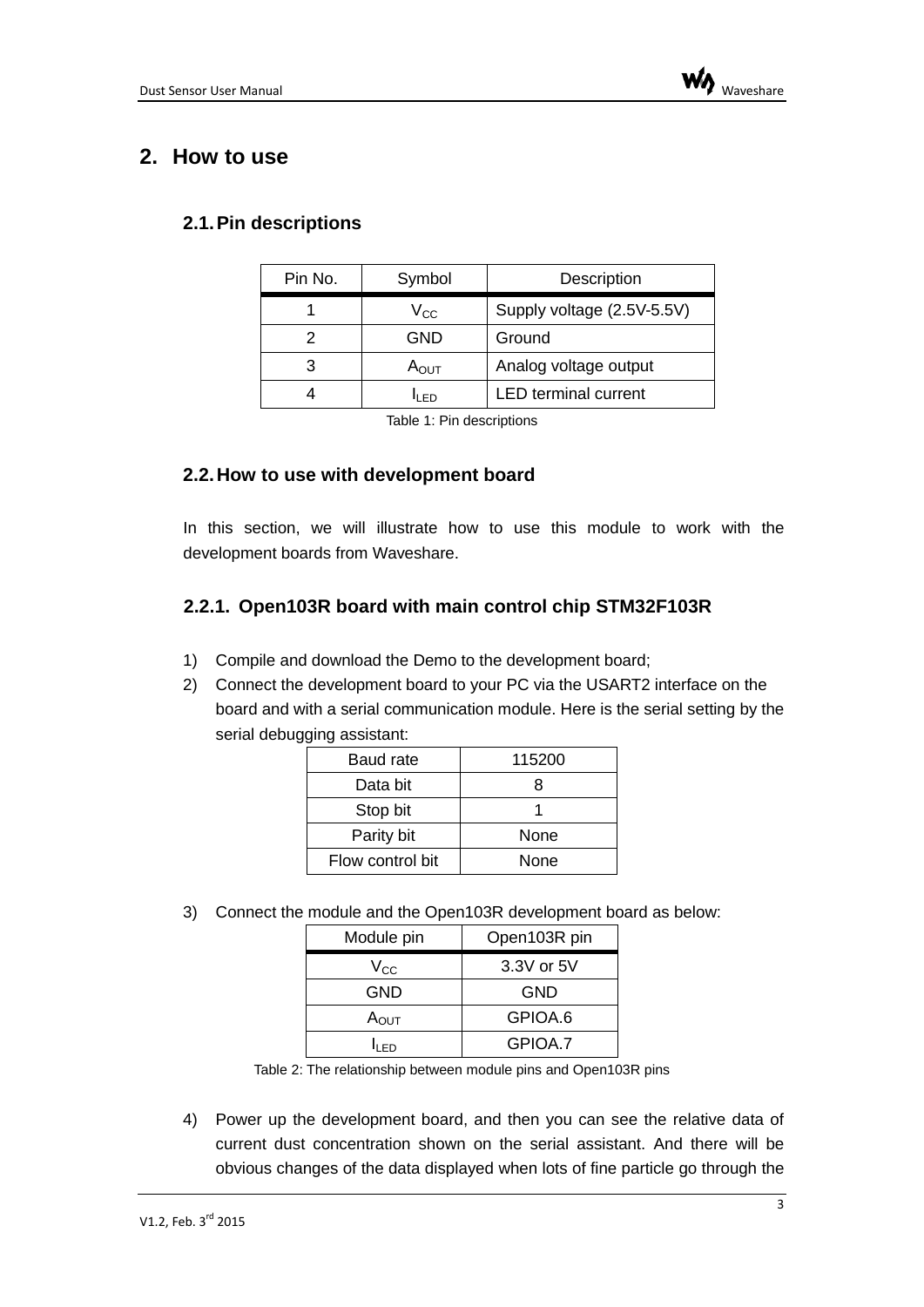air hole of the module. For more information, please see to the section Appendix in this document.

### **2.2.2. Open407Z-C board with main control chip STM32F407Z**

- 1) Compile and download the Demo to the development board;
- 2) Connect the development board to your PC via the USART2 interface on the board and with a serial communication module. Here is the serial setting by the serial debugging assistant:

| <b>Baud rate</b> | 115200 |
|------------------|--------|
| Data bit         | 8      |
| Stop bit         |        |
| Parity bit       | None   |
| Flow control bit | None   |

3) Connect the module and the Open407Z-C development board as below:

| Module pin       | Open407Z-C pin |
|------------------|----------------|
| $\rm V_{CC}$     | 3.3V or 5V     |
| GND              | <b>GND</b>     |
| $A_{\text{OUT}}$ | GPIOA.6        |
| n Fo             | GPIOA.7        |

Table 3: The relationship between module pins and Open407Z-C pins

4) Power up the development board, and then you can see the relative data of current dust concentration shown on the serial assistant. And there will be obvious changes of the data displayed when lots of fine particle go through the air hole of the module. For more information, please see to the section Appendix in this document.

## **2.2.3. XNUCLEO-F103RB board with main control chip STM32F103R**

There are two versions of the Demos for this development board: Mbed Version and ST Library Version. And the relative operation steps and the experimental phenomena of these two versions are the same.

- 1) Compile and download the Demo to the development board;
- 2) Connect the development board to your PC via the USB interface. Here is the serial setting by the serial debugging assistant:

| Baud rate        | 115200 |
|------------------|--------|
| Data bit         | 8      |
| Stop bit         |        |
| Parity bit       | None   |
| Flow control bit | None   |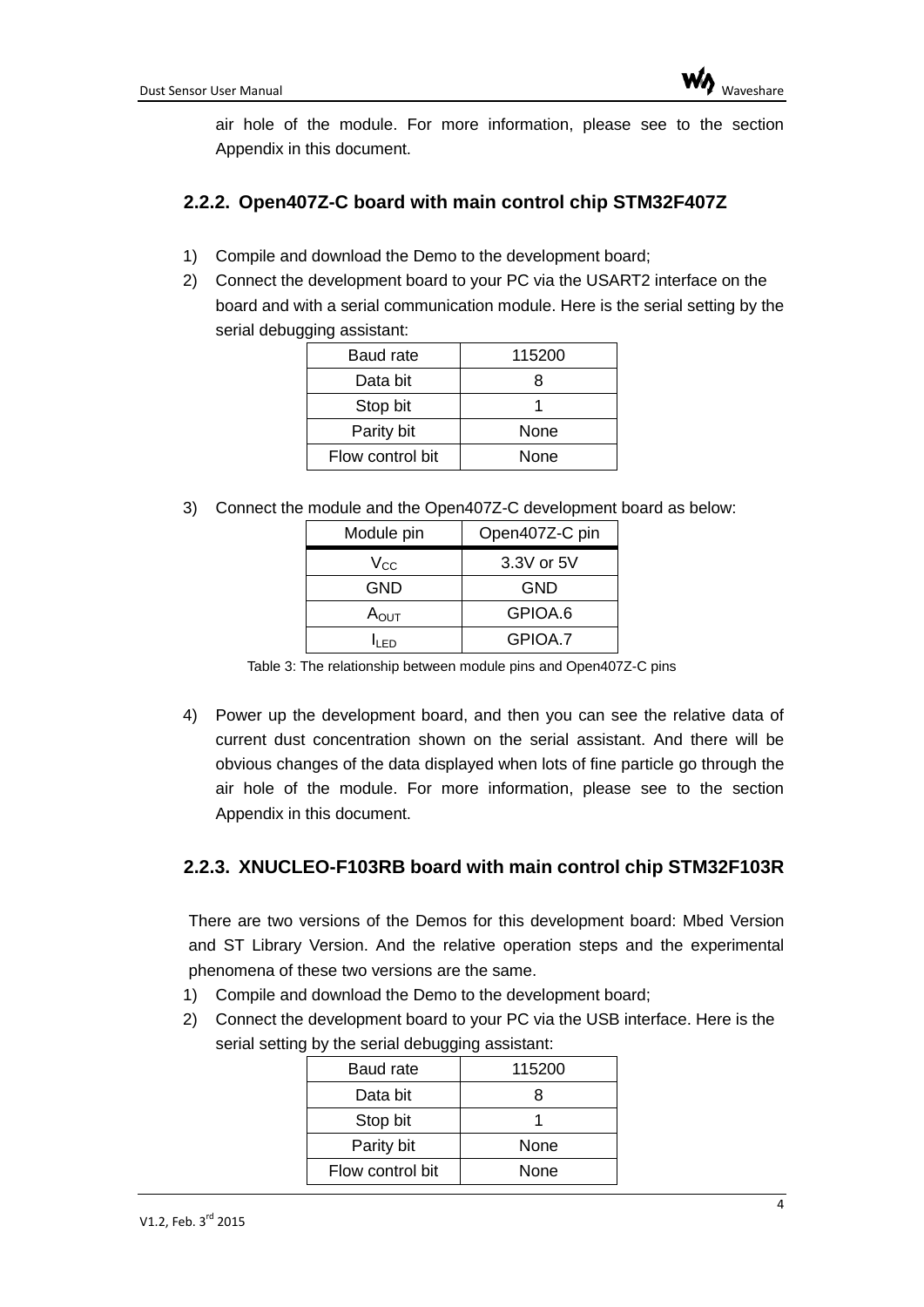| Module pin       | XNUCLEO-F103RB |  |
|------------------|----------------|--|
|                  | pin            |  |
| $\rm V_{CC}$     | 3.3V or 5V     |  |
| GND              | <b>GND</b>     |  |
| $A_{\text{OUT}}$ | A0             |  |
|                  |                |  |

3) Connect the module and the XNUCLEO-F103RB development board as below:

4) Power up the development board, and then you can see the relative data of current dust concentration shown on the serial assistant. And there will be obvious changes of the data displayed when lots of fine particle go through the air hole of the module. For more information, please see to the section Appendix in this document.

## **2.2.4. Arduino UNO PLUS**

- 1) Compile and download the Demo to the development board;
- 2) Connect the development board to your PC via the USB interface. Here is the serial setting by the serial debugging assistant:

| <b>Baud rate</b> | 9600 |
|------------------|------|
| Data bit         | x    |
| Stop bit         |      |
| Parity bit       | None |
| Flow control bit | None |

3) Connect the module and the development board as below:

| Module pin       | development |  |
|------------------|-------------|--|
|                  | board pin   |  |
| $V_{\rm CC}$     | 3.3V or 5V  |  |
| <b>GND</b>       | GND         |  |
| Α <sub>ουτ</sub> | A0          |  |
|                  |             |  |

Table 5: The relationship between module pins and UNO PLUS pins

4) Power up the development board, and then you can see the relative data of current dust concentration shown on the serial assistant. And there will be obvious changes of the data displayed when lots of fine particle go through the air hole of the module. For more information, please see to the section Appendix in this document.

Table 4: The relationship between module pins and XNUCLEO-F103RB pins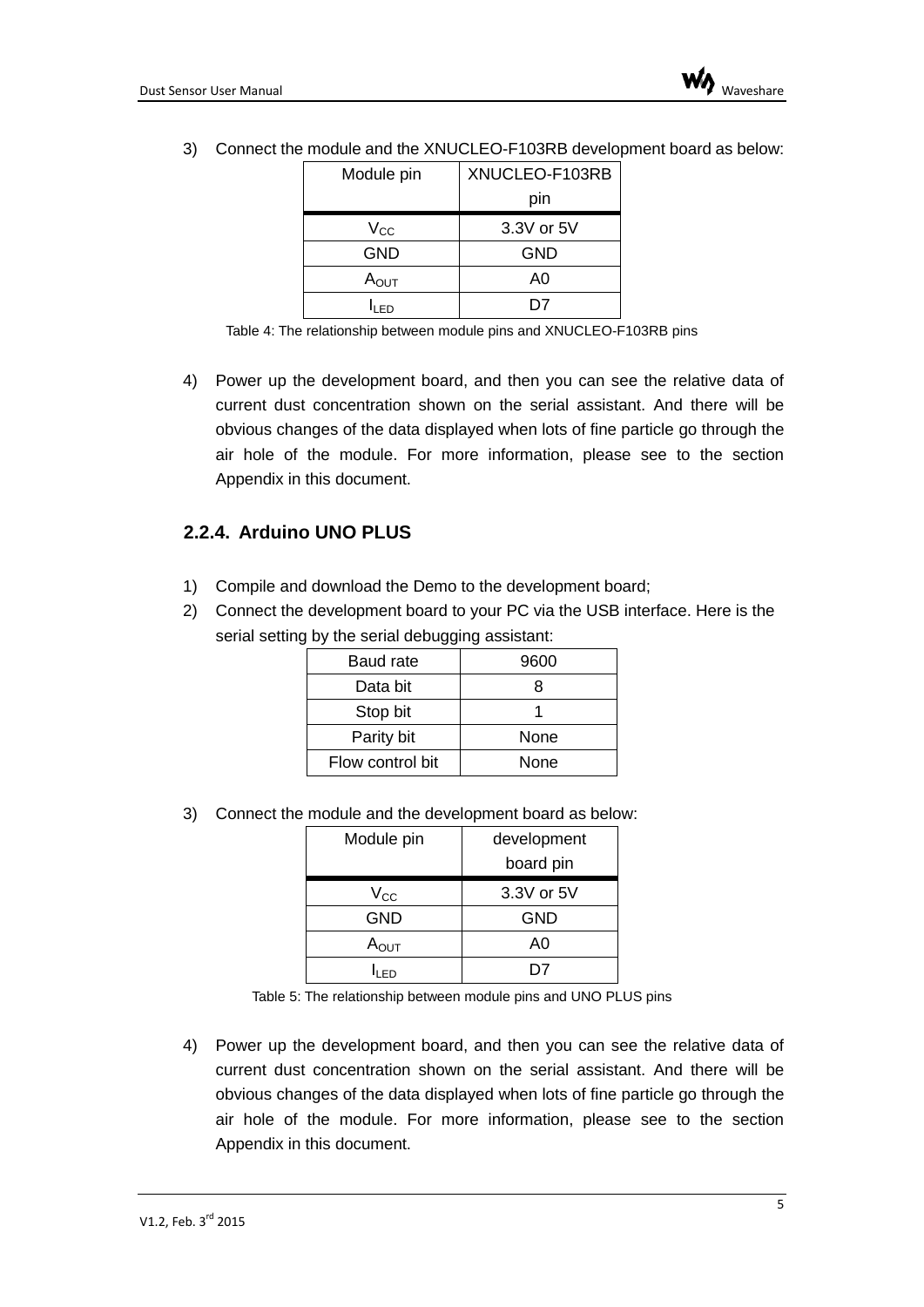

# **3. Appendix**

#### **3.1.Experimental phenomena**

The relative data of current dust concentration will be displayed during the detection.

```
The current dust concentration is: 64.8 ug/m3
The current dust concentration is: 67.0 ug/m3
The current dust concentration is: 67.2 ug/m3
The current dust concentration is: 64.0 ug/m3
The current dust concentration is: 64.8 ug/m3
The current dust concentration is: 69.0 ug/m3
The current dust concentration is: 65.8 ug/m3
The current dust concentration is: 65.4 ug/m3
The current dust concentration is: 62.0 ug/m3
The current dust concentration is: 58.6 ug/m3
```
Here is the air quality criterion:

| PM2.5 density value | Air quality | Air quality | Air quality           |
|---------------------|-------------|-------------|-----------------------|
| $(\mu g/m3)$        | index       | level       | evaluation            |
| $0 - 35$            | $0 - 50$    | Level 1     | Excellent             |
| $35 - 75$           | 51-100      | Level 2     | Average               |
| 75-115              | 101-150     | Level 3     | Light<br>pollution    |
| 115-150             | 151-200     | Level 4     | Moderate<br>pollution |
| 150-250             | 201-300     | Level 5     | Heavy<br>pollution    |
| 250-500             | $\geq 300$  | Level 6     | Serious<br>pollution  |